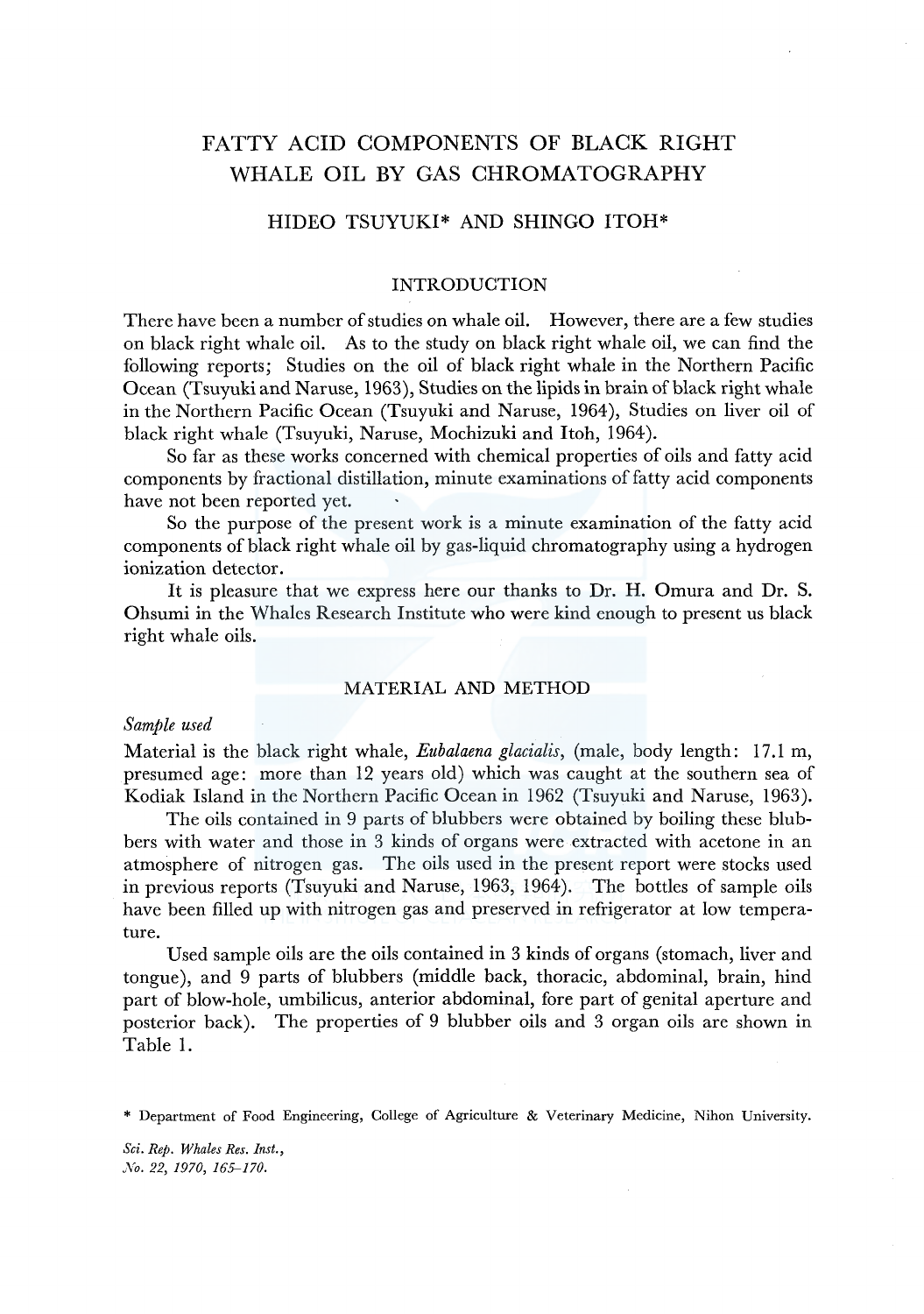| Kinds of blubber and organ                  | Acid value | Saponification<br>value | Iodine value | Unsaponifiable<br>Matter $(9/0)$ |  |  |
|---------------------------------------------|------------|-------------------------|--------------|----------------------------------|--|--|
| Stomach                                     | 0.8        | 192.6                   | 131.5        | 1.02                             |  |  |
| Liver                                       | 2.5        | 189.5                   | 131.4        | 1.45                             |  |  |
| Tongue                                      | 2.1        | 195.4                   | 115.1        | 1.18                             |  |  |
| Middle back blubber                         | 1.2        | 196.6                   | 126.6        | 0.77                             |  |  |
| Thoracic blubber                            | 1.1        | 191.8                   | 123.8        | 1.05                             |  |  |
| Abdominal blubber                           | 0.7        | 187.6                   | 130.5        | 0.94                             |  |  |
| Brain blubber                               | 1.1        | 182.4                   | 134.0        | 0.80                             |  |  |
| Blubber of hind part of<br>blow-hole        | 1.5        | 194.1                   | 127.1        | 1.14                             |  |  |
| Umbilicus blubber                           | $1.6\,$    | 190.4                   | 128.6        | 1.05                             |  |  |
| Anterior abdominal blubber                  | $1.6\,$    | 190.7                   | 134.9        | 0.80                             |  |  |
| Blubber of fore part of<br>genital aperture | 1.9        | 193.7                   | 132.6        | 0.91                             |  |  |
| Posterior back blubber                      | 1.8        | 190.0                   | 129.7        | 0.70                             |  |  |
|                                             |            |                         |              |                                  |  |  |

#### TABLE !. PROPERTIES OF THE OILS CONTAINED IN VARIOUS BLUBBERS AND ORGANS OF BLACK RIGHT WHALE

## *Preparation* of *methyl ester* of *fatty acid*

The methyl esters of the fatty acids of sample oils were prepared by a semimicro methanolysis adapted to the method of Gauglitz and Lehmann (1963) for use in gas-liquid chromatography analysis. Then, to remove colesterol, coloring materials, impurities and others, the methyl esters were refined by passing through in glass column packed with silicic acid.

### *Gas-liquid chromatograpfry*

The methyl esters of the fatty acids of the black right whale oils were analyzed with a Shimadzu Gas Chromatograph Apparatus, Model GC-1 C. The instrument was equipped with a hydrogen ionization detector. The column used was composed of 3 mm in diameter by 225 cm U shaped stainless steel column containing 20% diethylene glycol succinate polyester (DEGS from Shimadzu Seisakusyo Co.) supported on 60-80 mesh Shimalite. Operating conditions were as follows; column temp. 210°C, injector temp. 260°C, detector temp. 240°C. A column inlet pressure of 1.80 kg/cm<sup>2</sup> N<sub>2</sub> was used, which measured 70–74 ml/min. at the flow rate.

Each peak was identified by comparing retention time with those in a known mixture of standard fatty acid methyl esters ( $C_{10}$  to  $C_{24}$  as saturated fatty acids, and  $C_{16}$  monoenoic acid and  $C_{18}$  mono-, di- and trienoic acids as unsaturated fatty acids), and semilogarithmic plots of carbon number *vs* relative retention time were used for identification by the method of Nelson and Freeman (1960). Also, for the purpose of identification of odd carbon chain length fatty acids, the hydrogenation was operated as follows; the n-hexanate solution of methyl esters was added a pinch of palladium on activated carbon as a catalyst. The mixture was shaken in a small flask for 5-6 hours under hydrogen atmosphere (approximate 1.5 kg/cm<sup>2</sup>) at room temperature, and then filtered. The hydrogenated methyl esters were operated by gas chromatograph at the same condition.

> *Sci. Rep. Whales Res. Inst., No. 22, 1970.*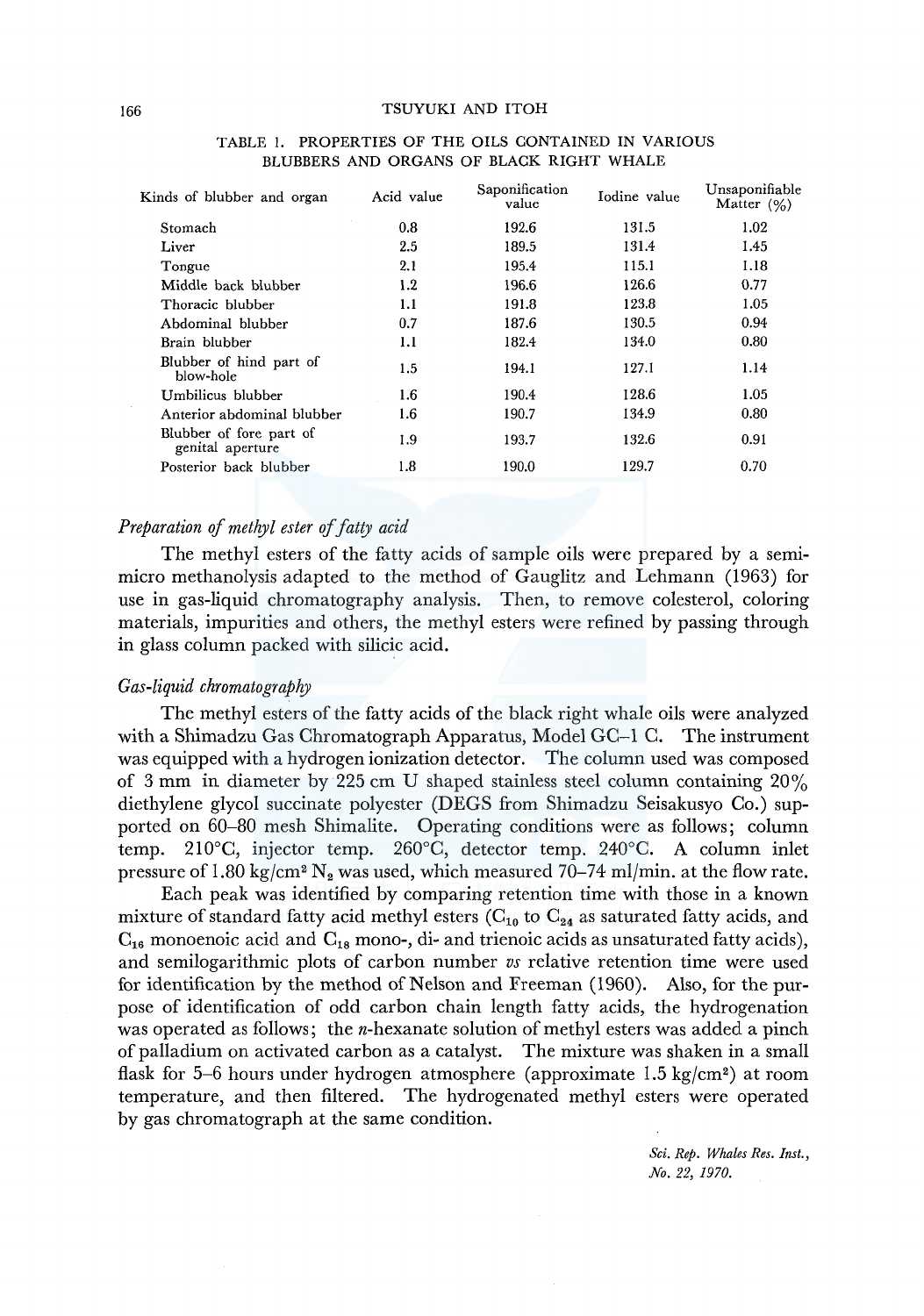|                                                                      | Posterior<br>blubber<br>back                                                                |                                      | 83<br>0.38     |                         |                |             |            |                                      |   |   |                                                                                                        |         |   |  |      |                                                                                                                                                                                                                                                                                                    |       |                                                                                                                                                                                                                                                                                                               |   |    |                                                                    |                                            |  |
|----------------------------------------------------------------------|---------------------------------------------------------------------------------------------|--------------------------------------|----------------|-------------------------|----------------|-------------|------------|--------------------------------------|---|---|--------------------------------------------------------------------------------------------------------|---------|---|--|------|----------------------------------------------------------------------------------------------------------------------------------------------------------------------------------------------------------------------------------------------------------------------------------------------------|-------|---------------------------------------------------------------------------------------------------------------------------------------------------------------------------------------------------------------------------------------------------------------------------------------------------------------|---|----|--------------------------------------------------------------------|--------------------------------------------|--|
|                                                                      | Blubber<br>of fore<br>part of<br>genital<br>aperture                                        |                                      |                | $0.37$<br>0.17<br>trace |                |             |            |                                      |   |   |                                                                                                        |         |   |  |      | $\begin{array}{cccccccccc} 11 & 23 & 35 & 36 & 37 & 37 & 38 & 37 & 38 & 37 & 38 & 37 & 38 & 37 & 38 & 37 & 38 & 37 & 38 & 37 & 38 & 37 & 38 & 39 & 39 & 39 & 31 & 31 & 31 & 32 & 33 & 34 & 35 & 37 & 38 & 38 & 39 & 39 & 39 & 39 & 31 & 31 & 33 & 33 & 33 & 34 & 35 & 37 & 38 & 39 & 39 & 39 & 39$ |       |                                                                                                                                                                                                                                                                                                               |   |    |                                                                    |                                            |  |
|                                                                      | Anterior<br>abdomi-<br>blubber<br>nal                                                       |                                      |                | $\frac{0.78}{0.21}$     | 0.12           | $6.9^\circ$ |            |                                      |   |   |                                                                                                        |         |   |  |      | 3. 8 5 5 6 5 6 7 6 7 6 7 7 8 9 7 8 7 8 9 7 8 7 8 9 7 8 9 7 8 9 7 8 9 7 8 9 7 8 9 7 8 9 7 8 9 7 8 9 7 8 9 7 8 9                                                                                                                                                                                     |       |                                                                                                                                                                                                                                                                                                               |   |    |                                                                    |                                            |  |
| VARIOUS                                                              | Umbilicus<br>blubber                                                                        |                                      | $\overline{8}$ | 0.26                    | 0.03           |             | 33<br>0.82 |                                      |   |   |                                                                                                        |         |   |  |      |                                                                                                                                                                                                                                                                                                    |       |                                                                                                                                                                                                                                                                                                               |   |    |                                                                    |                                            |  |
|                                                                      | Blubber<br>of hind<br>part of<br>blow-hole                                                  |                                      |                | $0.33$<br>0.15          |                |             |            |                                      |   |   |                                                                                                        |         |   |  |      |                                                                                                                                                                                                                                                                                                    |       |                                                                                                                                                                                                                                                                                                               |   |    |                                                                    |                                            |  |
| OILS CONTAINED IN                                                    | Brain<br>blubber                                                                            |                                      | 0.66           | 0.53                    | 0.14           | 6.61        | 0.76       |                                      |   |   | $\begin{array}{c} 0.51 \\ 0.09 \\ 0.37 \\ 7.04 \\ 1.36 \\ 1.26 \\ 1.61 \\ 1.64 \\ 1.36 \\ \end{array}$ |         |   |  | 2.43 |                                                                                                                                                                                                                                                                                                    |       | $\begin{array}{c} 1.39 \\ 1.21 \\ 1.32 \\ 1.31 \\ 1.51 \\ 1.52 \\ 1.53 \\ 1.54 \\ 1.56 \\ 1.56 \\ 1.76 \\ 1.78 \\ 1.74 \\ 1.74 \\ 1.74 \\ 1.74 \\ 1.75 \\ 1.78 \\ 1.79 \\ 1.79 \\ 1.79 \\ 1.79 \\ 1.79 \\ 1.79 \\ 1.79 \\ 1.79 \\ 1.79 \\ 1.79 \\ 1.79 \\ 1.79 \\ 1.79 \\ 1.79 \\ 1.79 \\ 1.79 \\ 1.79 \\ 1.$ |   |    |                                                                    |                                            |  |
|                                                                      | Abdomi-<br>nal<br>blubber                                                                   | Weight per cent of total fatty acids |                | $0.54$<br>$0.26$        | trace          |             | 5.76       |                                      |   |   |                                                                                                        |         |   |  |      |                                                                                                                                                                                                                                                                                                    |       |                                                                                                                                                                                                                                                                                                               |   |    |                                                                    | 1.03                                       |  |
|                                                                      | Thoracic<br>blubber                                                                         |                                      |                |                         |                |             |            |                                      |   |   |                                                                                                        |         |   |  |      |                                                                                                                                                                                                                                                                                                    |       |                                                                                                                                                                                                                                                                                                               |   |    |                                                                    | $\frac{1}{2}$ $\frac{2}{3}$ $\frac{23}{3}$ |  |
| BLUBBERS AND ORGANS OF BLACK RIGHT WHALE<br>FATTY ACID COMPONENTS OF | back<br>blubber<br>Middle                                                                   |                                      | 0.78           | 0.19                    | trace          | 6.60        | 0.49       |                                      |   |   | $\begin{array}{c} 0.17 \\ 0.21 \\ 8.85 \\ 4.05 \\ 1.37 \\ 2.93 \end{array}$                            |         |   |  |      | $17.79$<br>$1.96$<br>$1.31$<br>$1.56$<br>$1.44$<br>$1.32$<br>$1.46$<br>$1.46$<br>$1.46$<br>$1.65$                                                                                                                                                                                                  |       |                                                                                                                                                                                                                                                                                                               |   |    | $\Xi$                                                              | 1.68                                       |  |
|                                                                      | Tongue                                                                                      |                                      |                | $0.34$<br>$0.12$        | 0.03           |             |            | $6.40$<br>$1.52$<br>$0.31$<br>$0.16$ |   |   | $6.33$<br>$0.53$<br>$0.80$                                                                             |         |   |  |      | $\begin{array}{c} 1.27 \\ 1.33 \\ 1.33 \\ 2.31 \\ 1.29 \\ 1.07 \\ \end{array}$                                                                                                                                                                                                                     | 21.41 |                                                                                                                                                                                                                                                                                                               |   |    | $0.96$<br>$0.96$<br>$0.96$<br>$0.96$<br>$0.96$<br>$0.43$<br>$0.43$ |                                            |  |
| c.<br><b>TABLE</b>                                                   | Liver                                                                                       |                                      |                | $0.63$<br>0.16          | trac           |             |            |                                      |   |   |                                                                                                        |         |   |  |      | $22.33$<br>$33.35$<br>$35.35$<br>$35.35$<br>$35.35$<br>$35.35$<br>$35.35$<br>$35.35$<br>$35.35$<br>$35.35$<br>$35.35$<br>$35.35$<br>$35.35$<br>$35.35$                                                                                                                                             |       |                                                                                                                                                                                                                                                                                                               |   |    |                                                                    |                                            |  |
|                                                                      | Stomach                                                                                     |                                      |                | $\frac{1}{2}$ .72       | $\overline{5}$ |             |            |                                      |   |   |                                                                                                        |         |   |  |      |                                                                                                                                                                                                                                                                                                    |       |                                                                                                                                                                                                                                                                                                               |   |    |                                                                    |                                            |  |
|                                                                      | Double<br>bond                                                                              | No. per<br>molecule                  | 0              | $\circ$                 |                |             |            |                                      |   |   |                                                                                                        | $\circ$ |   |  |      |                                                                                                                                                                                                                                                                                                    |       |                                                                                                                                                                                                                                                                                                               | ₩ | r. |                                                                    |                                            |  |
|                                                                      | $\begin{array}{c} \text{Fatty} \\ \text{acid} \\ \text{chain} \\ \text{length} \end{array}$ | No. C<br>atoms                       |                | $\mathbf{C}$            |                |             |            |                                      | ⊵ | ≌ | ≌                                                                                                      | ≌       | ≌ |  |      | <b>2222</b>                                                                                                                                                                                                                                                                                        |       | <b>888888888</b>                                                                                                                                                                                                                                                                                              |   |    |                                                                    |                                            |  |

Sci. Rep. Whales Res. Inst.<sub>:</sub><br>No. 22, 1970.

 $\cdot$ 

# K RIGHT WHALE OIL

167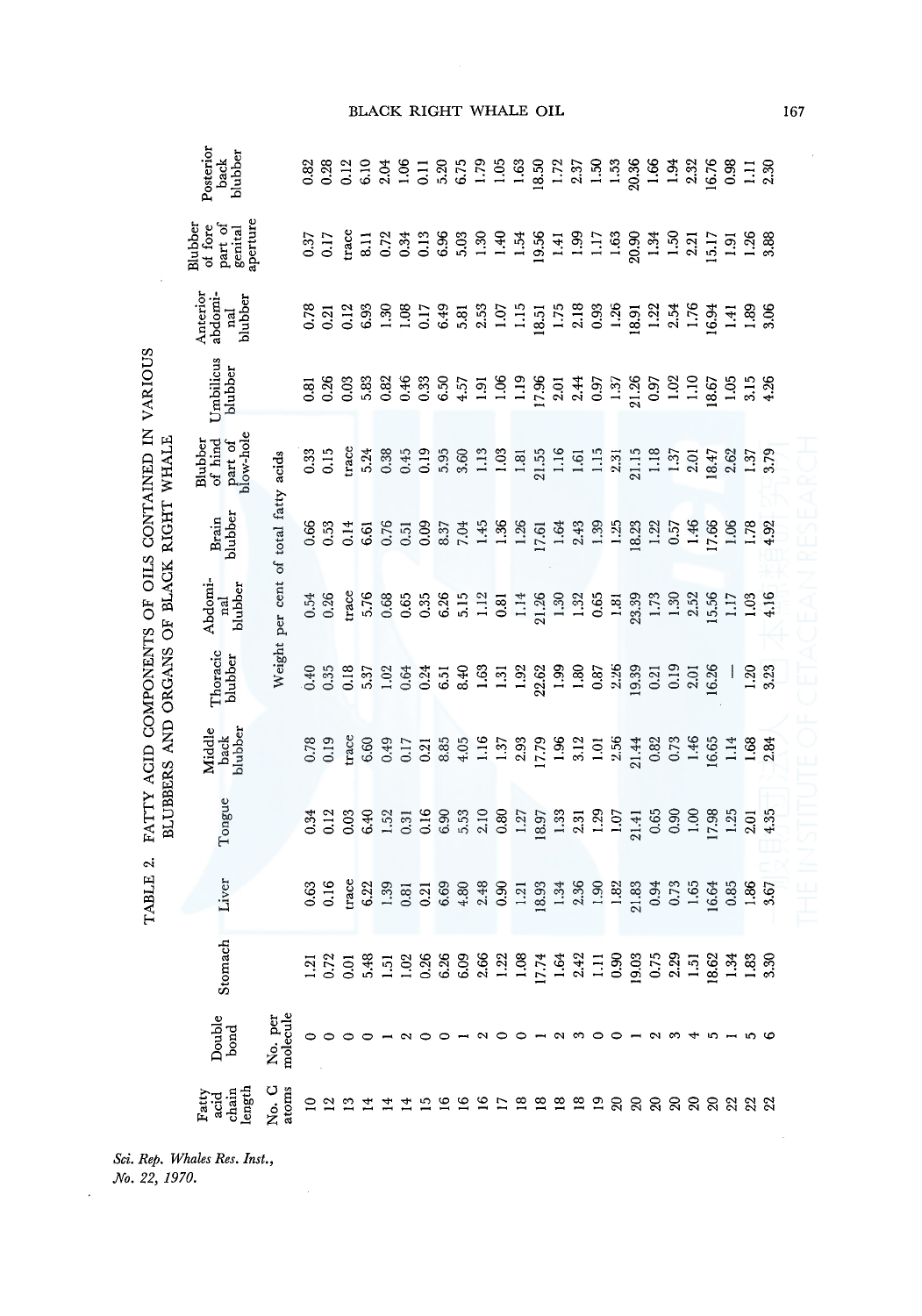#### 168 TSUYUKI AND ITOH

The each peak was quantitated by the method of Magidmann *et al* (1962). All fatty acids were calculated as weight percentages of the total known fatty acids present.

#### RESULTS AND DISCUSSION

In this investigation, we confirmed about 25 kinds of fatty acids in the black right whale oil, as the results of the analysis are reported in Table 2. There are as saturated fatty acids,  $C_{10}$ ,  $C_{12}$ ,  $C_{13}$ ,  $C_{14}$ ,  $C_{15}$ ,  $C_{16}$ ,  $C_{17}$ ,  $C_{18}$ ,  $C_{19}$  and  $C_{20}$ , and as unsatturated fatty acids,  $C_{14}$  monoenoic,  $C_{14}$  dienoic,  $C_{16}$  monoenoic,  $C_{16}$  dienoic,  $C_{18}$ monoenoic,  $C_{18}$  dienoic,  $C_{18}$  trienoic,  $C_{20}$  monoenoic,  $C_{20}$  dienoic,  $C_{20}$  trienoic,  $C_{20}$ tetraenoic,  $C_{20}$  pentaenoic,  $C_{22}$  monoenoic,  $C_{22}$  pentaenoic and  $C_{22}$  hexaenoic.

There is no remarkable difference in the fatty acid components of oils contained in various parts of the black right whale body. As the main component fatty acids belong to unsaturated fatty acids, these are  $C_{20}$  monoenoic 18.23-23.46% (average 20.7%),  $C_{18}$  monoenoic 17.74-22.62% (av. 19.25%) and  $C_{20}$  pentaenoic 15.17-18.67% (av. 17.12%). The next prominent fatty acids are  $C_{16}$  saturated 5.20-

| Order            | Fatty acid<br>chain length<br>No. G atoms | Double bond<br>No. per<br>molecule | Weight par cent of<br>total fatty acids | Average<br>percentages |
|------------------|-------------------------------------------|------------------------------------|-----------------------------------------|------------------------|
| 1                | 20                                        | 1                                  | 18.23-23.46                             | 20.70                  |
| 2                | 18                                        | 1                                  | 17.74-22.62                             | 19.25                  |
| $\boldsymbol{3}$ | 20                                        | 5                                  | 15.17-18.67                             | 17.12                  |
| 4                | 16                                        | $\bf{0}$                           | $5.20 - 8.85$                           | 6.75                   |
| 5                | 14                                        | 0                                  | $5.24 - 6.93$                           | 6.22                   |
| 6                | 16                                        | I                                  | $3.60 - 8.40$                           | 5.57                   |
| 7                | 22                                        | 6                                  | $2.30 - 4.92$                           | 3.65                   |
| 8                | 18                                        | 3                                  | $2.32 - 3.12$                           | 2.20                   |
| 9                | 16                                        | $\overline{2}$                     | $1.12 - 2.66$                           | 1.77                   |
| 10               | 20                                        | $\overline{\mathbf{4}}$            | $1.00 - 2.52$                           | 1.75                   |
| 11               | 22                                        | 5                                  | $1.03 - 2.01$                           | 1.68                   |
| 12               | 20                                        | 0                                  | $0.90 - 2.56$                           | 1.65                   |
| 13               | 18                                        | $\overline{2}$                     | $1.16 - 2.01$                           | 1.60                   |
| 14               | 18                                        | 0                                  | $1.08 - 2.93$                           | 1.51                   |
| 15               | 20                                        | 3                                  | $0.19 - 2.29$                           | 1.26                   |
| 16               | 22                                        | I                                  | $0.85 - 2.62$                           | 1.23                   |
| 17               | 19                                        | $\bf{0}$                           | $0.65 - 1.90$                           | 1.16                   |
| 18               | 17                                        | $\bf{0}$                           | $0.80 - 1.37$                           | 1.12                   |
| 19               | 20                                        | $\overline{2}$                     | $0.21 - 1.73$                           | 1.12                   |
| 20               | 14                                        | 1                                  | $0.38 - 1.52$                           | 1.06                   |
| 21               | 14                                        | 2                                  | $0.17 - 1.08$                           | 1.05                   |
| 22               | 10                                        | 0                                  | $0.33 - 1.21$                           | 0.61                   |
| 23               | 12                                        | $\bf{0}$                           | $0.12 - 1.21$                           | 0.28                   |
| 24               | 15                                        | 0                                  | $0.09 - 0.35$                           | 0.20                   |
| 25               | 13                                        | $\bf{0}$                           | trace- $0.18$                           | 0.05                   |
|                  |                                           |                                    |                                         |                        |

TABLE 3. EACH FATTY ACID CONTENT OF OILS IN VARIOUS BLUBBERS AND ORGANS (in order of high percentages)

*Sci. Rep. Whales Res. Inst., Na. 22, 1970.*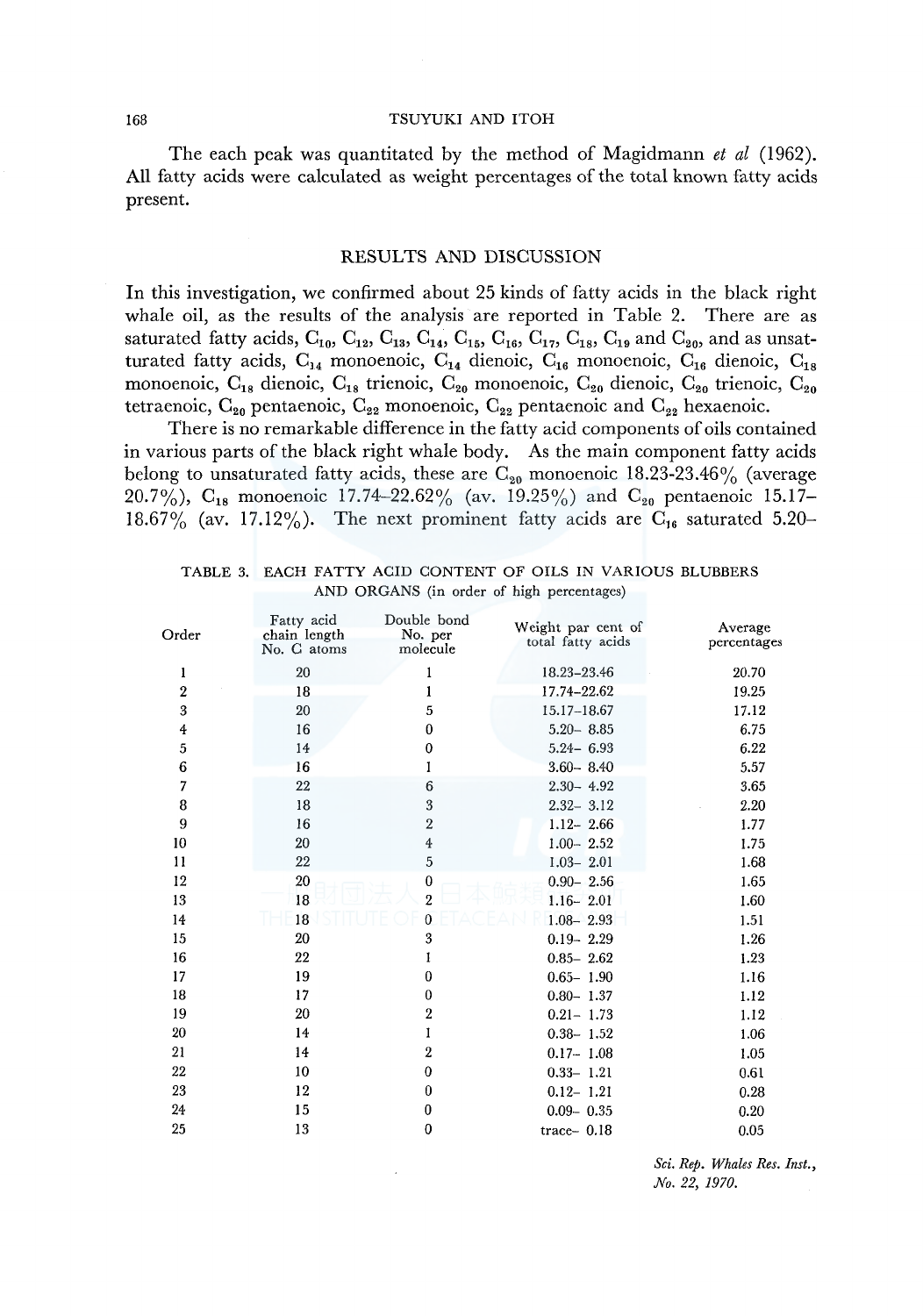| Fatty acid                  |               |          |                |          |
|-----------------------------|---------------|----------|----------------|----------|
| chain length<br>No. G atoms | Saturated     | Averages | Unsaturated    | Averages |
| 10                          | $0.33 - 1.21$ | 0.61     |                |          |
| 12                          | $0.12 - 0.72$ | .0.28    |                |          |
| 13                          | $trace-0.18$  | 0.05     |                |          |
| 14                          | 5.24-6.93     | 6.22     | $0.38 - 1.52$  | 1.05     |
| 15                          | $0.09 - 0.35$ | 0.20     |                |          |
| 16                          | $5.20 - 8.85$ | 6.75     | 4.60-10.92     | 7.34     |
| 17                          | $0.80 - 1.37$ | 1.12     |                |          |
| 18                          | $1.08 - 2.93$ | 1.51     | 10.02-27.29    | 23.05    |
| 19                          | $0.65 - 1.90$ | 1.16     |                |          |
| 20                          | $0.90 - 2.56$ | 1.65     | 34.83-48.16    | 41.89    |
| 22                          |               |          | $4.05 - 10.10$ | 6.53     |
| Total                       |               | 19.55    |                | 79.86    |

#### TABLE 4. A COMPARISON OF SATURATED AND UNSATURATED FATTY ACID OF BLACK RIGHT WHALE OIL

8.85% (av. 6.75%),  $C_{14}$  saturated 5.24-6.93% (av. 6.22%) and  $C_{16}$  monoenoic 3.60-8.40% (av.  $5.57\%$ ). The total of the above mentioned fatty acids holds really 64.18-88.93% (av. 75.61%) of all total fatty acids. (Table 3)

In comparison with saturated and unsaturated fatty acids, the proportions of total saturated fatty acids are  $19.55\%$  (average), and those of total unsaturated fatty acids are  $79.86\%$  (average) as shown in Table 4. In view of these facts, the principal fatty acids of the black right whale oil are monoenoic and polyenoic unsaturated fatty acids.

#### SUMMARY

1. Fatty acid components of oils contained in 9 parts of blubbers and 3 kinds of organs of black right whale, *Eubalaena glacialis,* caught in the Northern Pacific Ocean were analyzed by gas-liquid chromatograph using a hydrogen ionization detector on a DEGS column.

2. Fatty acid components of the above mentioned sample oils were as follows;

| $C_{20}$ monoenoic                   | 18.23-23.46% (av. 20.70%)       |
|--------------------------------------|---------------------------------|
| $C_{18}$ monoenoic                   | $17.74 - 22.62\%$ (av. 19.25%)  |
| $C_{20}$ pentaenoic                  | $15.17 - 18.67\%$ (av. 17.12%)  |
| $\mathrm{C_{16}}$ saturated          | 5.20 – 8.85% (av. 6.75%)        |
| $\mathrm{C}_{\mathbf{14}}$ saturated | 5.24– 6.93% (av. 6.22%)         |
| $C_{16}$ monoenoic                   | 3.60 – 8.40% (av. 5.57%)        |
| $C_{22}$ hexaenoic                   | 2.30 - 4.92% (av.<br>$3.65\%$   |
| $C_{18}$ trienoic                    | 2.32 - 3.12% (av.<br>$2.20\%$ ) |
| $C_{16}$ dienoic                     | 1.12– 2.66% (av.<br>$1.77\%$ )  |
| $C_{20}$ tetraenoic                  | 1.00– 2.52% (av.<br>$1.75\%$    |
| $C_{22}$ pentaenoic                  | 1.03- 2.01% (av.<br>$1.68\%$ )  |
| $C_{20}$ saturated                   | 0.90 - 2.56% (av.<br>$1.65\%$ ) |

*Sci. Rep. Whales Res. Inst., No. 22, 1970.*